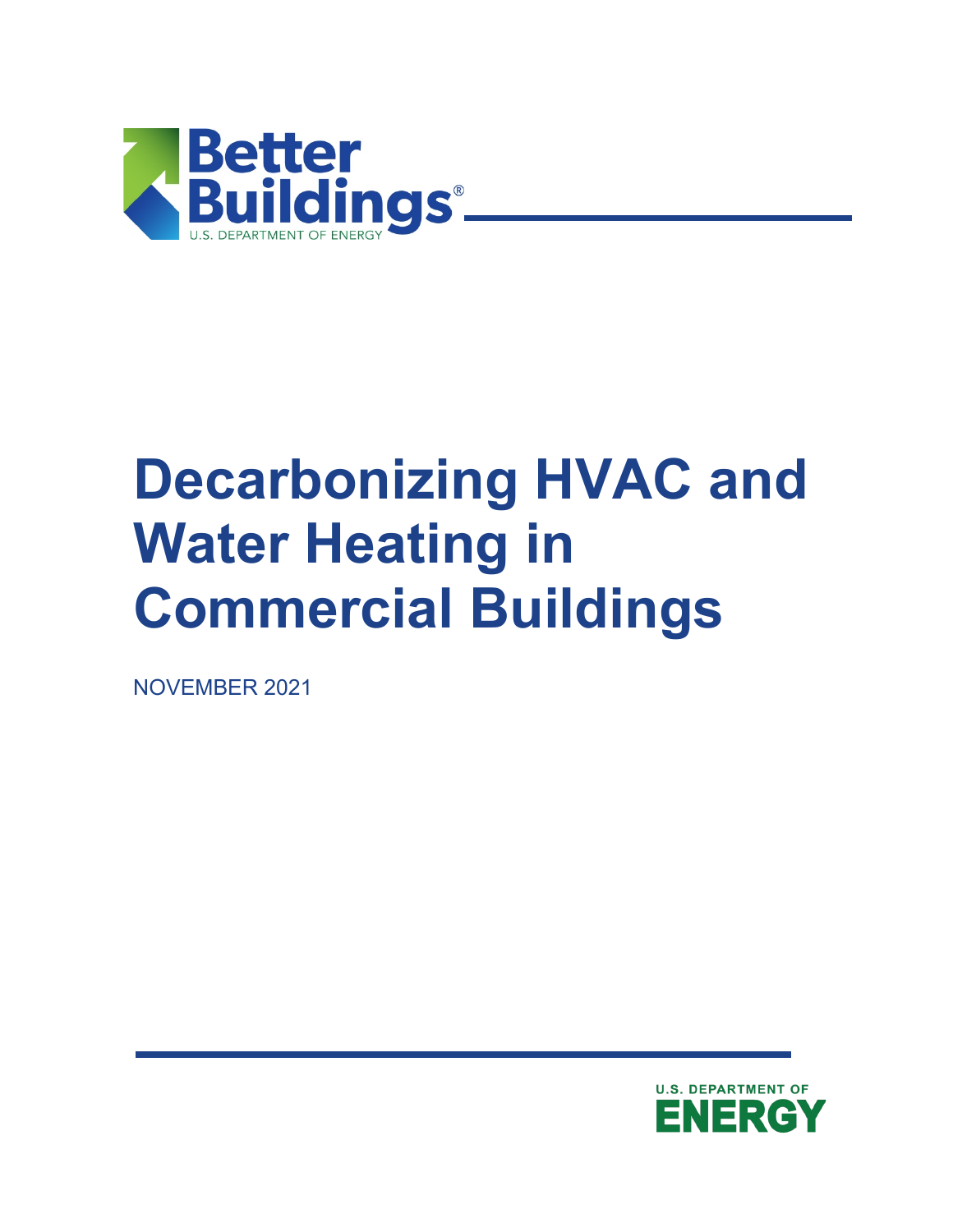#### **Table of Contents**

| Introduction                                           |    |
|--------------------------------------------------------|----|
| 1. Electrification Options for HVAC and Water Heating  |    |
| 2. Evaluation Checklist for Electrification Assessment |    |
| 3. Industry Transition to Low-GWP Refrigerants         | 11 |
| 4. Selected Resources for Facility Owners              | 13 |

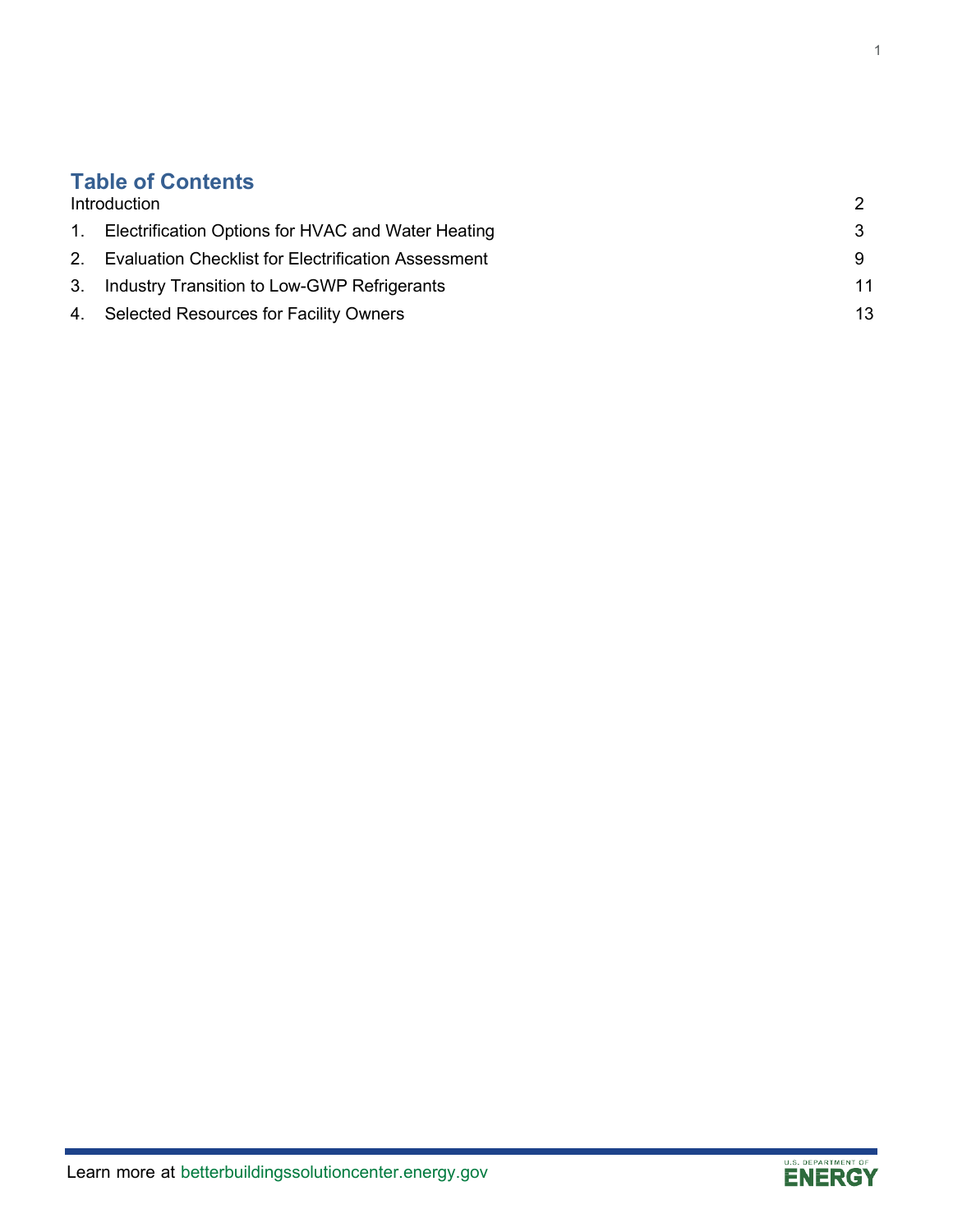#### <span id="page-2-0"></span>**Introduction**

Electrification of building loads present a significant opportunity to reduce site-level greenhouse gas (GHG) emissions, especially when combined with renewable and zero-carbon electricity resources. Electrification involves the conversion of a building system that would traditionally use fossil fuels (such as, natural gas, fuel oil, or propane) to the use of electrical power, which could be a key strategy in decarbonization. This guidance document is intended to provide building owners and facilities engineers with heating options and design considerations, as well as additional resources on key topics. The document focuses on electrification and decarbonization of space heating and water heating loads using electric heat pump systems. [1](#page-2-1)

This resource can be used as a starting point when conducting the technical, economic, and feasibility assessment for converting to all-electric heating solutions. The attractiveness of facility electrification will vary substantially by region, climate, utility rates, existing systems, and other factors. While any of these strategies can be considered for new construction, this publication focuses on applying heat pumps to existing facilities. Key considerations for existing buildings include: Technology availability and performance.

- ▶ Technology availability and performance.
- ▶ Upfront, annual, and lifecycle costs
- GHG emissions today, and in future years (e.g., anticipated renewable energy procurement, utility supplier and state renewable commitments)
- Infrastructure impacts (e.g., avoided installation, replacement, or repair of gas piping; building envelope/heating distribution system capabilities; electrical panel and wiring upgrades; fuel storage inspection, maintenance, and decommissioning)
- $\blacktriangleright$  Reliability and resiliency (e.g., backup heating systems and storage needs)

This resource is organized into four sections:

- 1. Electrification Options for HVAC and Water Heating
- 2. Evaluation Checklist for Electrification Assessment
- 3. Industry Transition to Low-GWP Refrigerants
- 4. Selected Resources for Facility Owners

Better Buildings has additional resources and support for owners working toward low-carbon buildings at the [Decarbonization Resource Hub.](https://betterbuildingssolutioncenter.energy.gov/carbon-hub)



<span id="page-2-1"></span><sup>&</sup>lt;sup>1</sup> This [video](https://www.youtube.com/watch?v=edmzHpaK-sQ) from the Solar Decathlon Building Science Education Series provides an overview of heat pump operations and electrifying commercial heating systems.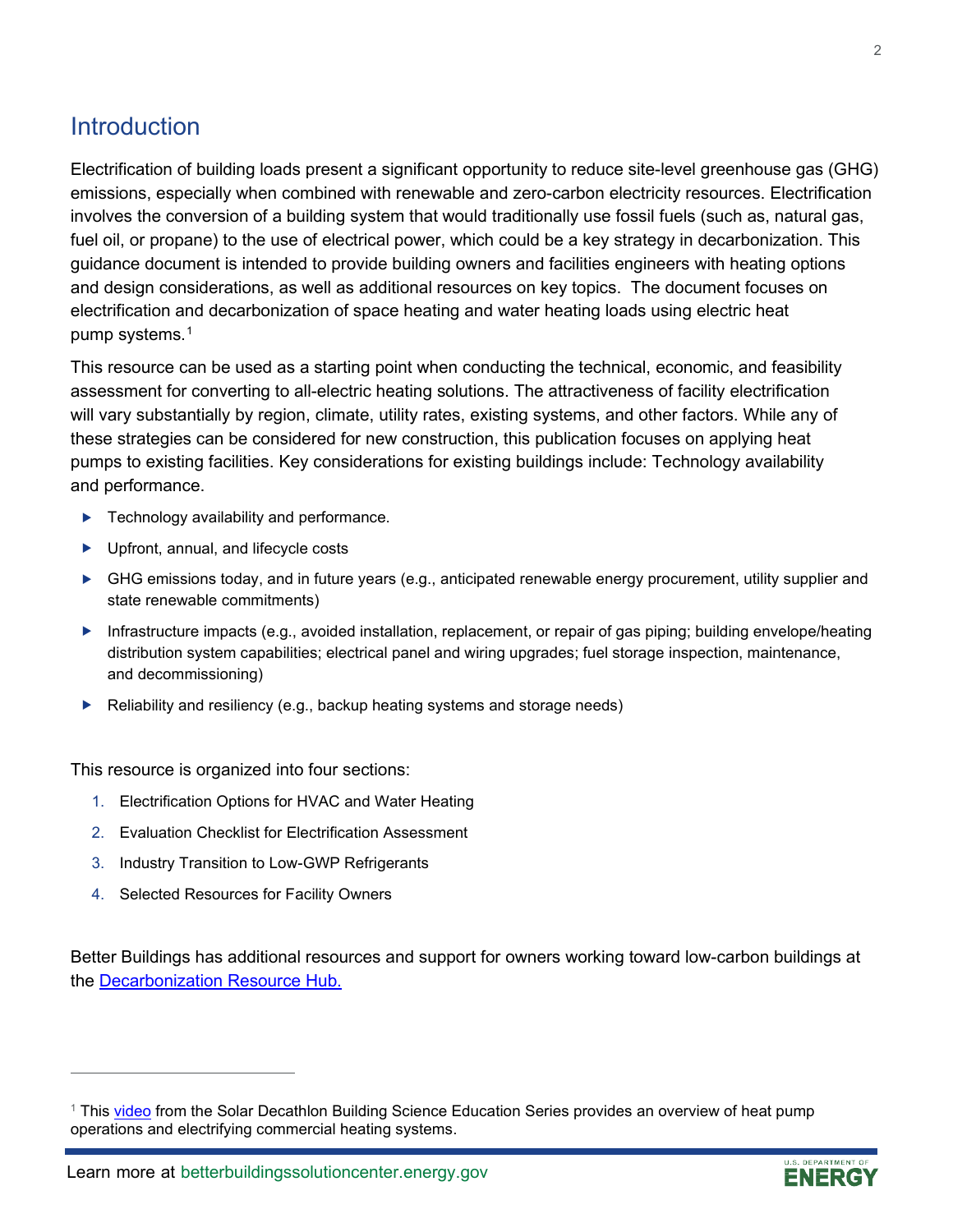## <span id="page-3-0"></span>1. Electrification Options for HVAC and Water Heating

Residential, commercial, and industrial facilities use a wide variety of HVAC and water heating technologies. While heat pump solutions are readily available for some equipment types and system designs (e.g., commercial rooftop units below 25 tons), facilities relying on boilers and distributed heating systems as well as those in colder climates have more limited options.

Heat pumps are often classified by their heat source (e.g., air-, water-, and ground-source) and thermal distribution method in the building (e.g., air for packaged rooftop units, water for hydronic heat pumps, and refrigerant for variable refrigerant flow solutions). As U.S. market interest in heat pumps has increased in recent years, manufacturers and system designers continue to develop new strategies to electrify new and existing facilities.

This section describes heat pump retrofit options and key considerations for the following HVAC and water heating system designs common to commercial buildings.

| <b>HVAC Systems</b>                                                        | <b>Water Heating Systems</b>                        |
|----------------------------------------------------------------------------|-----------------------------------------------------|
| Gas-fired packaged rooftop units                                           | Gas hot water boiler for central domestic<br>▶      |
| Split system air conditioners and gas furnaces                             | hot water                                           |
| <b>Boiler systems</b>                                                      | Gas or electric resistance water heaters<br>Þ       |
| Air handlers with reheat and/or perimeter<br>space heating                 | Small electric storage or point-of-use systems<br>▶ |
| Campus/district chilled water and steam systems                            |                                                     |
| Packaged Terminal Air Conditioners (PTAC)                                  |                                                     |
| Gas-fired unit heaters, radiant wall heaters, and<br>other heating systems |                                                     |
| Ventilation make-up air units                                              |                                                     |

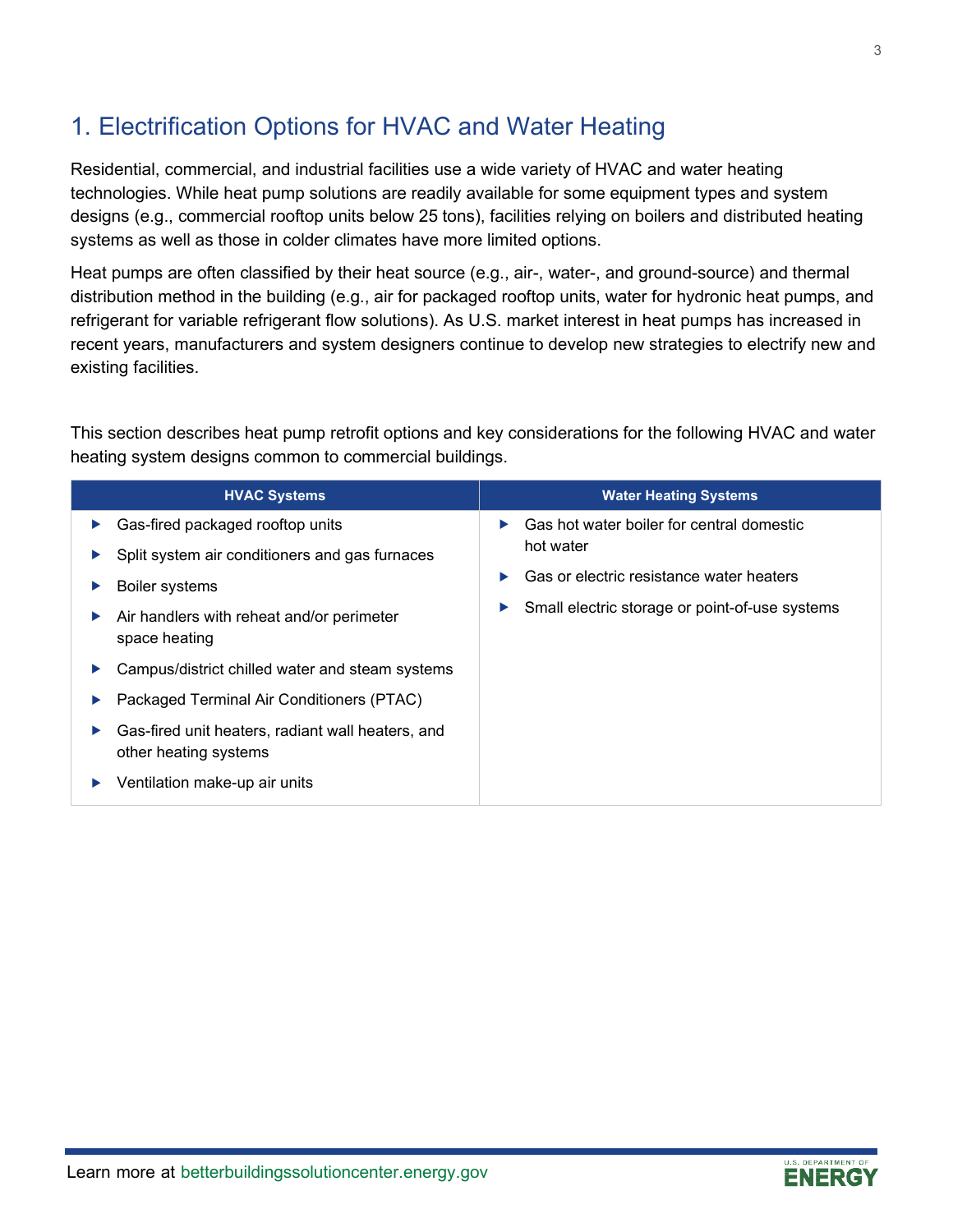| <b>Existing System</b>                               | <b>Heat Pump Retrofit Options</b>                                                                                                                                                                                                                                                                                                                                                                                                                                                                                                                                                                                                                                                                                                                                                                                        | <b>Key Considerations</b>                                                                                                                                                                                                                                                                                                                                                                                                                                                                                                                                                  |  |
|------------------------------------------------------|--------------------------------------------------------------------------------------------------------------------------------------------------------------------------------------------------------------------------------------------------------------------------------------------------------------------------------------------------------------------------------------------------------------------------------------------------------------------------------------------------------------------------------------------------------------------------------------------------------------------------------------------------------------------------------------------------------------------------------------------------------------------------------------------------------------------------|----------------------------------------------------------------------------------------------------------------------------------------------------------------------------------------------------------------------------------------------------------------------------------------------------------------------------------------------------------------------------------------------------------------------------------------------------------------------------------------------------------------------------------------------------------------------------|--|
| <b>Gas-fired</b><br>packaged rooftop<br>units (RTUs) | Heat pump RTU: Most major manufacturers offer air-<br>▶<br>source heat pump RTUs in capacities of 3-25 tons, with<br>optional auxiliary heating provided by electric<br>resistance coils.<br>Dual fuel heat pump RTU: A few manufacturers offer dual<br>▶<br>fuel heat pump RTUs which operate the heat pump to<br>around 17°F and then switch over to an integrated gas<br>furnace for colder temperatures.<br>▶ Variable Refrigerant Flow (VRF) system: VRF systems<br>use heat pumps in each zone to provide heating and<br>cooling and modulate the amount of refrigerant sent to<br>each zone. For existing buildings with RTUs, a VRF system<br>is a significant HVAC redesign and retrofit.<br>Water-to-air heat pumps: Water can be conditioned with a<br>▶<br>ground loop or a separate air-to-water heat pump. | Some heat pump models report heating capacity 0°F to<br>10°F, although there is no standardized cold-climate<br>specification for RTUs or VRF systems.<br>When available, dual fuel heat pump RTUs are a relatively<br>straightforward retrofit for gas-fired RTUs.                                                                                                                                                                                                                                                                                                        |  |
| <b>Split-system ACs</b><br>and gas furnaces          | Ducted split system heat pump: Split system AC and gas<br>▶<br>furnace heating can be replaced with a ducted split system<br>heat pump. The furnace may continue to be utilized for the<br>supply fan and for back-up heating.<br>Ductless mini-split heat pump: Split system AC and<br>Þ.<br>gas furnace heating can be replaced with a non-ducted<br>split-system heat pump (ductless mini-split). The gas<br>furnace and ductwork can be removed if it is not used for<br>back-up heating.                                                                                                                                                                                                                                                                                                                            | Split-system heat pumps are available for both residential<br>▶<br>(1-5 ton) and light commercial (6-20 ton) capacities,<br>although cold-climate certifications are only available for<br>residential-style models. Cold-climate heat pump solutions<br>are available for residential capacities (up to 5 tons) and<br>can operate down to -15°F.<br>Larger furnaces/air handling units (AHUs) may not have<br>Þ.<br>direct heat pump equivalent. Heat pump replacement of<br>larger capacity furnaces/AHUs may have space constraints<br>(i.e., mechanical closet size). |  |

#### **HVAC (Space Heating, Ventilation, and Air Conditioning) System Retrofits**

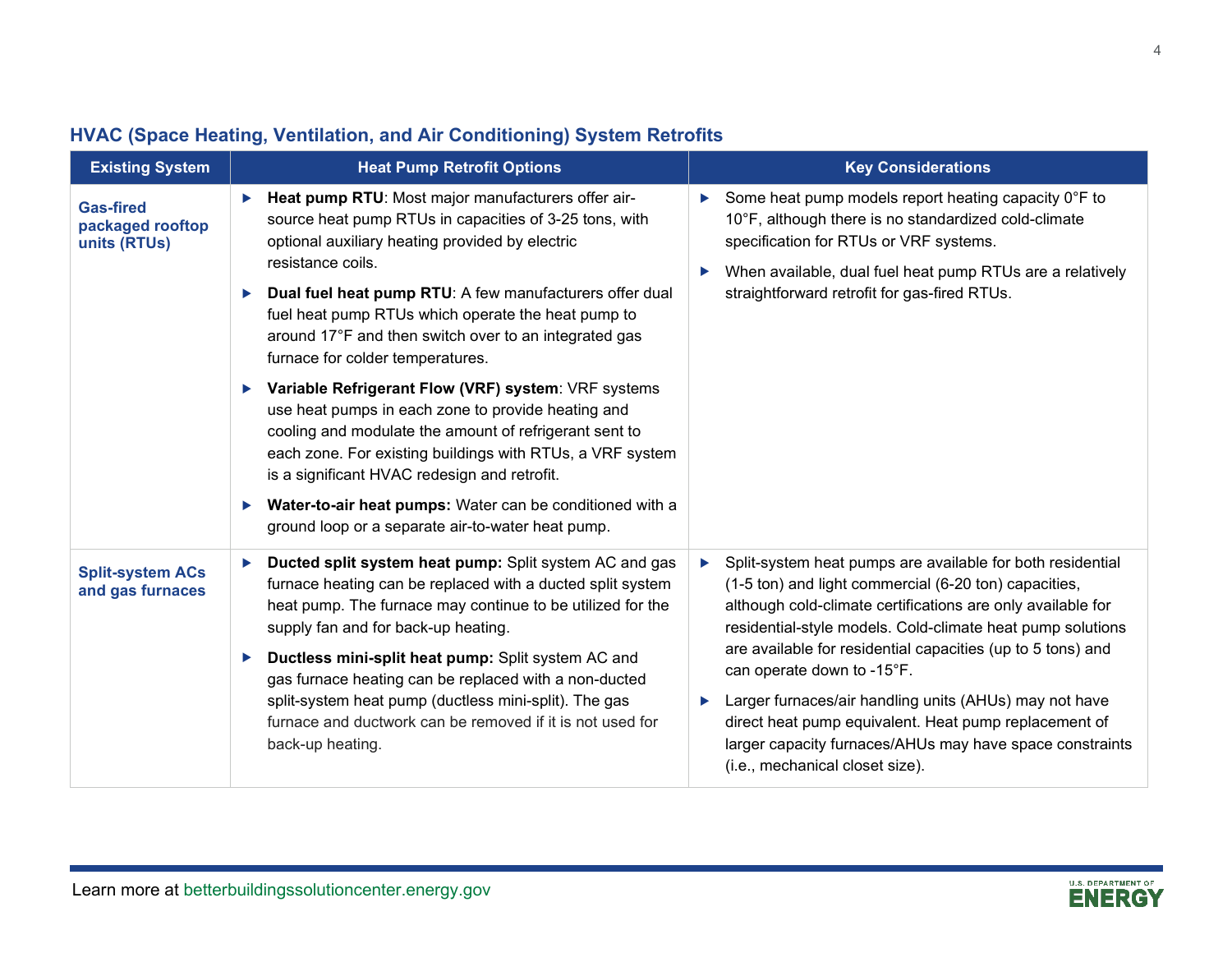| <b>Existing System</b>                                                                                    | <b>Heat Pump Retrofit Options</b>                                                                                                                                                                                                                                                                                                                                                                                                                                                                                                                                                                                                                                         | <b>Key Considerations</b>                                                                                                                                                                                                                                                                                                                                                                                                                                                                                                                                  |
|-----------------------------------------------------------------------------------------------------------|---------------------------------------------------------------------------------------------------------------------------------------------------------------------------------------------------------------------------------------------------------------------------------------------------------------------------------------------------------------------------------------------------------------------------------------------------------------------------------------------------------------------------------------------------------------------------------------------------------------------------------------------------------------------------|------------------------------------------------------------------------------------------------------------------------------------------------------------------------------------------------------------------------------------------------------------------------------------------------------------------------------------------------------------------------------------------------------------------------------------------------------------------------------------------------------------------------------------------------------------|
| <b>Boilers:</b><br>low temperature<br>$(110^{\circ}F \text{ to } 140^{\circ}F),$<br>medium<br>temperature | Air-to-water and water-to-water heat pumps can generate<br>▶<br>hot water in the range of 110-140°F and come in a variety<br>of configurations and modular capacities to meet the<br>building needs. Some products also provide chilled water<br>as a byproduct and may be called heat pump chillers.                                                                                                                                                                                                                                                                                                                                                                     | Most systems provide lower hot water supply temperatures<br>(110°F-140°F) than traditional boilers. Buildings may<br>require weatherization to reduce heating loads and radiator<br>redesign to meet building heating needs without replacing<br>hot water piping.                                                                                                                                                                                                                                                                                         |
| (150°F to 180°F),<br>and steam systems                                                                    | Heat recovery chillers are a good solution where<br>▶<br>simultaneous chilled water and hot water loads are<br>common throughout the year. The heat generated during<br>the chilled water cycle can be used for space heating or<br>domestic hot water loads rather than being rejected to the<br>outdoor air, which significantly improves overall system<br>efficiency. With heat recovery chillers, the heating is a<br>byproduct of the chilled water production (e.g., "you get<br>what you get" for hot water).<br>VRF or distributed ductless split-system systems are<br>$\blacktriangleright$<br>another electrification option for buildings with legacy boiler | Hydronic heat pump products are available in a range of<br>capacities and configurations and are often designed to<br>connect as modular units to achieve higher capacities.<br>Systems may include thermal storage tanks to provide<br>buffer capacity during periods of high demand or during<br>defrost cycles.<br>Comparisons of size, weight, and installation complexity to<br>conventional boiler and chiller systems will vary.<br>Limited design experience and demonstrations in U.S.,<br>particularly for retrofit applications when completely |
|                                                                                                           | systems, especially if the building previously used window<br>AC or no AC system. This system requires full redesign of<br>the building's HVAC system and decommissioning the<br>hydronic piping.                                                                                                                                                                                                                                                                                                                                                                                                                                                                         | replacing gas-fired boiler systems. Auxiliary electric<br>resistance or gas-fired boilers may be needed for<br>colder climates.<br>Review utility rate structures (especially if electric<br>resistance is used) due to demand charge impacts.                                                                                                                                                                                                                                                                                                             |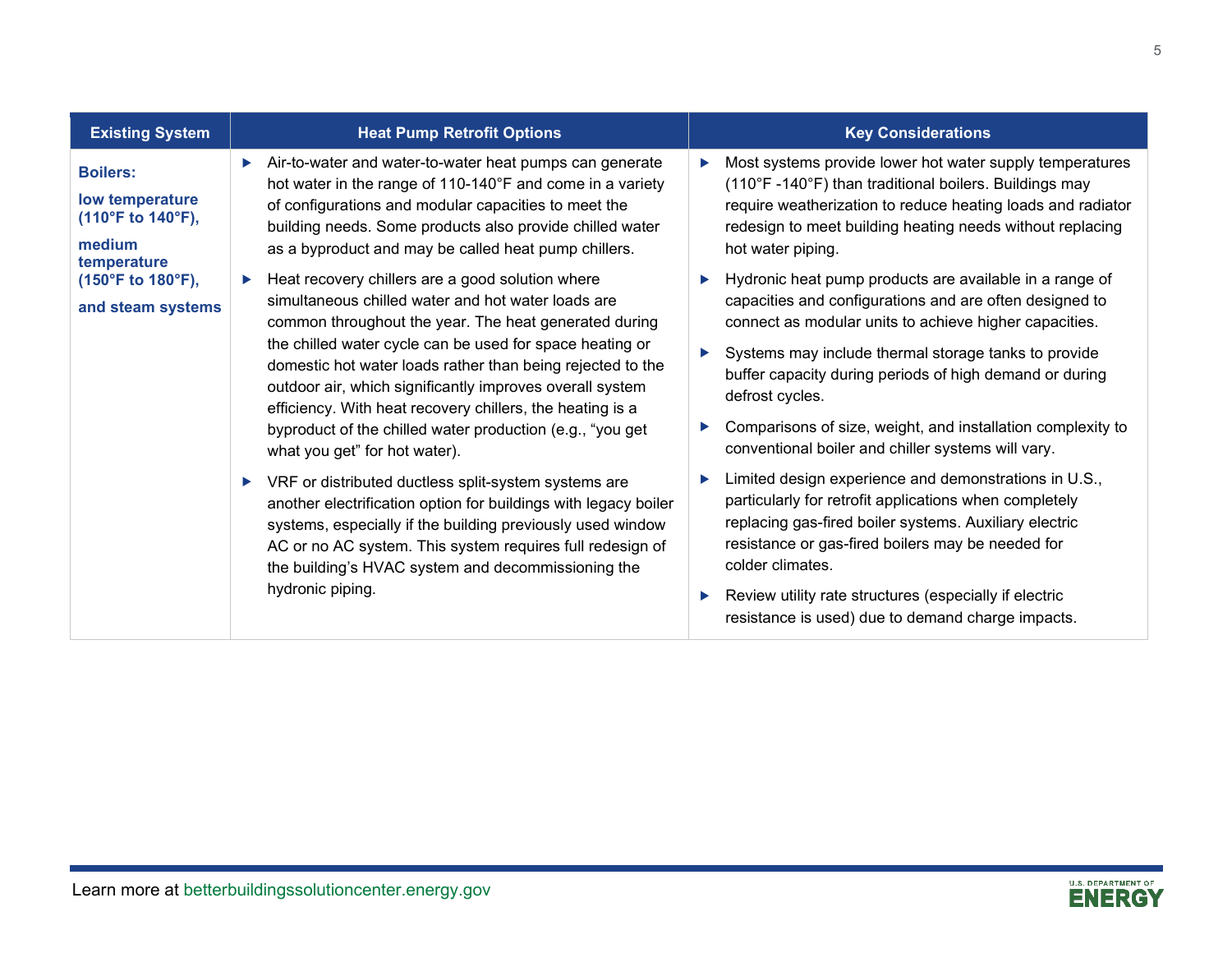| <b>Existing System</b>                                       | <b>Heat Pump Retrofit Options</b>                                                                                                                                                                                                                                                                                                                                                                                                                                                                                                                                                                                                                                                                                                                                                 | <b>Key Considerations</b>                                                                                                                                                                                                                                                                                                                                                                                                                                                                                                                                                                                                                              |  |
|--------------------------------------------------------------|-----------------------------------------------------------------------------------------------------------------------------------------------------------------------------------------------------------------------------------------------------------------------------------------------------------------------------------------------------------------------------------------------------------------------------------------------------------------------------------------------------------------------------------------------------------------------------------------------------------------------------------------------------------------------------------------------------------------------------------------------------------------------------------|--------------------------------------------------------------------------------------------------------------------------------------------------------------------------------------------------------------------------------------------------------------------------------------------------------------------------------------------------------------------------------------------------------------------------------------------------------------------------------------------------------------------------------------------------------------------------------------------------------------------------------------------------------|--|
| <b>AHUs with reheat</b><br>and/or perimeter<br>space heating | If the AHUs or Variable Air Volume (VAV) boxes are<br>supplied by a hydronic loop with a gas-fired boiler, consider<br>hydronic heat pump solutions described above.<br>If the system would operate exclusively in either space<br>▶<br>cooling or space heating mode, manufacturers offer AHUs<br>that contain water-to-air heat pumps.<br>If the AHUs or VAV boxes currently use electric resistance<br>▶<br>heating elements, this strategy would already support<br>heating electrification goals, but additional energy efficiency<br>measures (e.g., envelope improvements) would be<br>advisable to minimize the amount of electric resistance<br>heating used.                                                                                                            | Major renovation projects could consider conversion to<br>$\blacktriangleright$<br>VRF, or ground-source heat pumps (GSHP) options.<br>Electric resistance baseboards and VAV electric resistance<br>▶<br>reheat should not be the primary building heat source for<br>high-efficiency buildings.<br>Consider strategies to minimize the amount of reheat<br>▶<br>needed to serve individual building zones. Strategies could<br>include improved controls to balance supply air conditions,<br>incorporating auxiliary cooling solutions to address problem<br>zones, or using higher supply air temperatures coupled with<br>a central dehumidifier. |  |
| <b>Campus/district</b><br>chilled water and<br>steam systems | Campus/ district chilled water/ steam systems for heating,<br>cooling, and often electric generation.<br>Transition buildings from steam or medium temperature<br>▶<br>hot water (over 160°F) to low temperature hot water<br>(less than 140°F).<br>Use large heat recovery chillers to generate hot and<br>▶<br>cold water.<br>Use a centralized well field with large centralized<br>▶<br>hydronic heat pumps that distribute hot or cold water to<br>each building or an ambient hydronic loop between the<br>well field and buildings with water-source heat pumps at<br>each building.<br>Another opportunity is to transition individual buildings from<br>▶<br>the campus or district energy system to a decentralized<br>system with heat pumps located at each building. | Few case studies and analyses have been done to<br>▶<br>evaluate the energy, cost, and emissions impacts with<br>campus-wide heat recovery chillers and/or a decentralized<br>heat pump strategy.<br>Conversion to a low temperature piping network requires<br>▶<br>updates to building distribution systems as well as larger<br>central system piping.<br>Moving to a decentralized system may present space<br>constraints at each building.                                                                                                                                                                                                       |  |

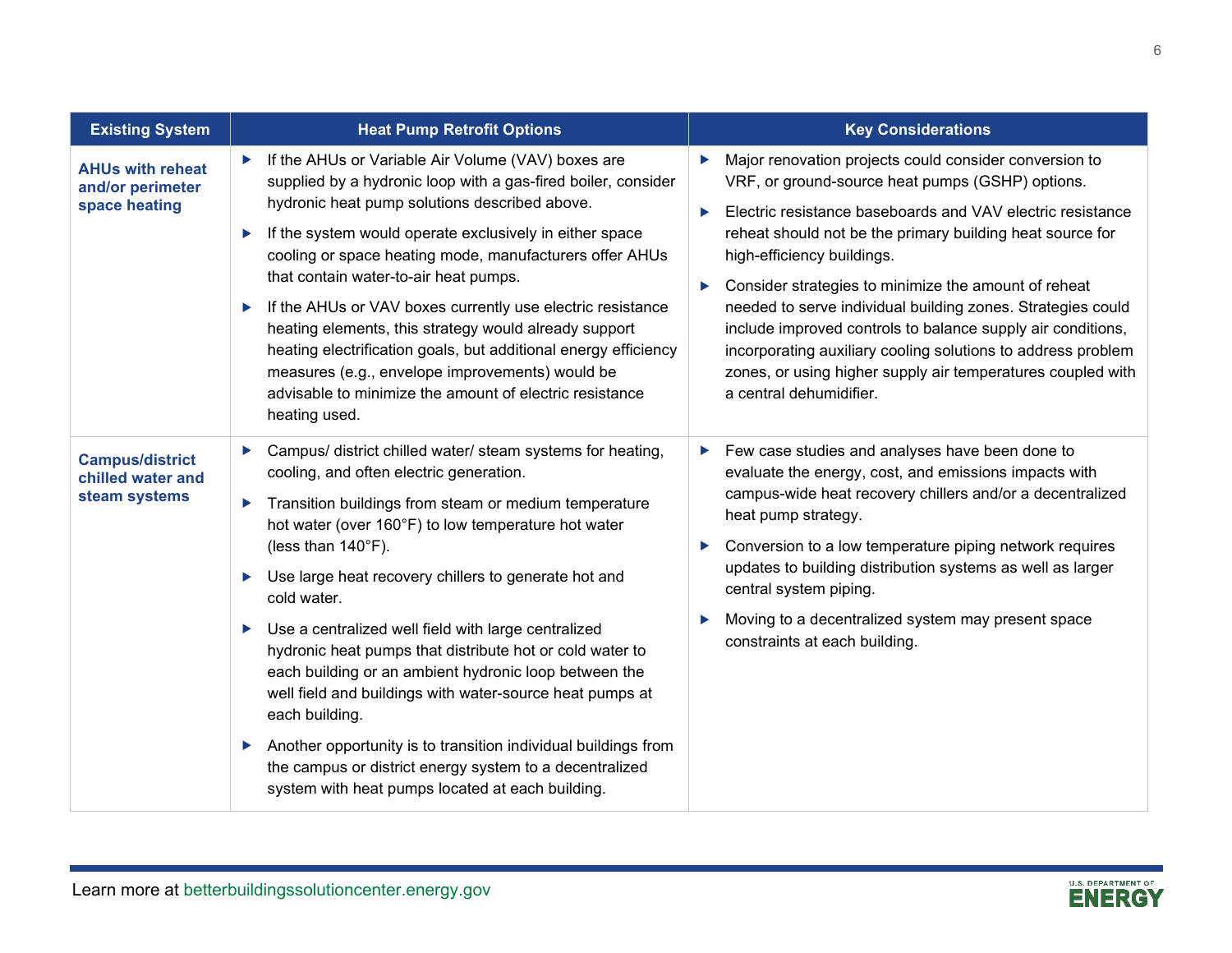| <b>Existing System</b>                                                                              | <b>Heat Pump Retrofit Options</b>                                                                                                                                                                                                                                                                                                                                                                                                  | <b>Key Considerations</b>                                                                                                                                                                                                                                                                                                                                                                                                                                              |  |
|-----------------------------------------------------------------------------------------------------|------------------------------------------------------------------------------------------------------------------------------------------------------------------------------------------------------------------------------------------------------------------------------------------------------------------------------------------------------------------------------------------------------------------------------------|------------------------------------------------------------------------------------------------------------------------------------------------------------------------------------------------------------------------------------------------------------------------------------------------------------------------------------------------------------------------------------------------------------------------------------------------------------------------|--|
| <b>PTAC (Packaged</b><br><b>Terminal Air</b><br><b>Conditioner)</b>                                 | Most PTAC manufacturers offer heat pump models<br>$\blacktriangleright$<br>known as Packaged Terminal Heat Pumps (PTHP),<br>and these products typically include electric resistance<br>backup heating.<br>At least one manufacturer offers a PTHP product that can<br>▶<br>operate to below zero conditions.<br>Major renovation projects could consider switching from<br>▶<br>PTAC/PTHP system designs to VRF or other options. | Very limited availability of cold-climate PTHPs and there is<br>currently no standardized cold-climate specification for<br>PTHP <sub>s</sub><br>New ventilation requirements (ASHRAE 62.1) prohibit<br>under door ventilation and require PTHPs to provide<br>dehumidified 'makeup' air. In cold climates this can be<br>highly energy intensive. Ventilation requirement can be<br>fulfilled by a secondary system such as a Dedicated<br>Outdoor Air System (DOAS). |  |
| <b>Gas-fired unit</b><br>heaters, radiant<br>heaters, and other<br>miscellaneous<br>heating systems | Electric resistance and electric radiant options are available<br>for most miscellaneous gas-fired heating categories, and<br>conversions may require some electrical upgrades and/or<br>system redesign.<br>Consider installing ductless split-system heat pumps, VRF,<br>▶<br>and PTHPs in place of or in combination with electric<br>resistance and radiant options.                                                           | Electrifying building heating systems with non-centralized<br>Þ.<br>heating systems is an emerging area of HVAC design.                                                                                                                                                                                                                                                                                                                                                |  |
| <b>Ventilation make-</b><br>up air units                                                            | Heat pump options are available for some make-up air<br>▶<br>units and dedicated outdoor air systems; electric resistance<br>heating elements may be used.                                                                                                                                                                                                                                                                         | Rate of makeup air (cfm) and anticipated outdoor conditions<br>will dictate retrofit selection.                                                                                                                                                                                                                                                                                                                                                                        |  |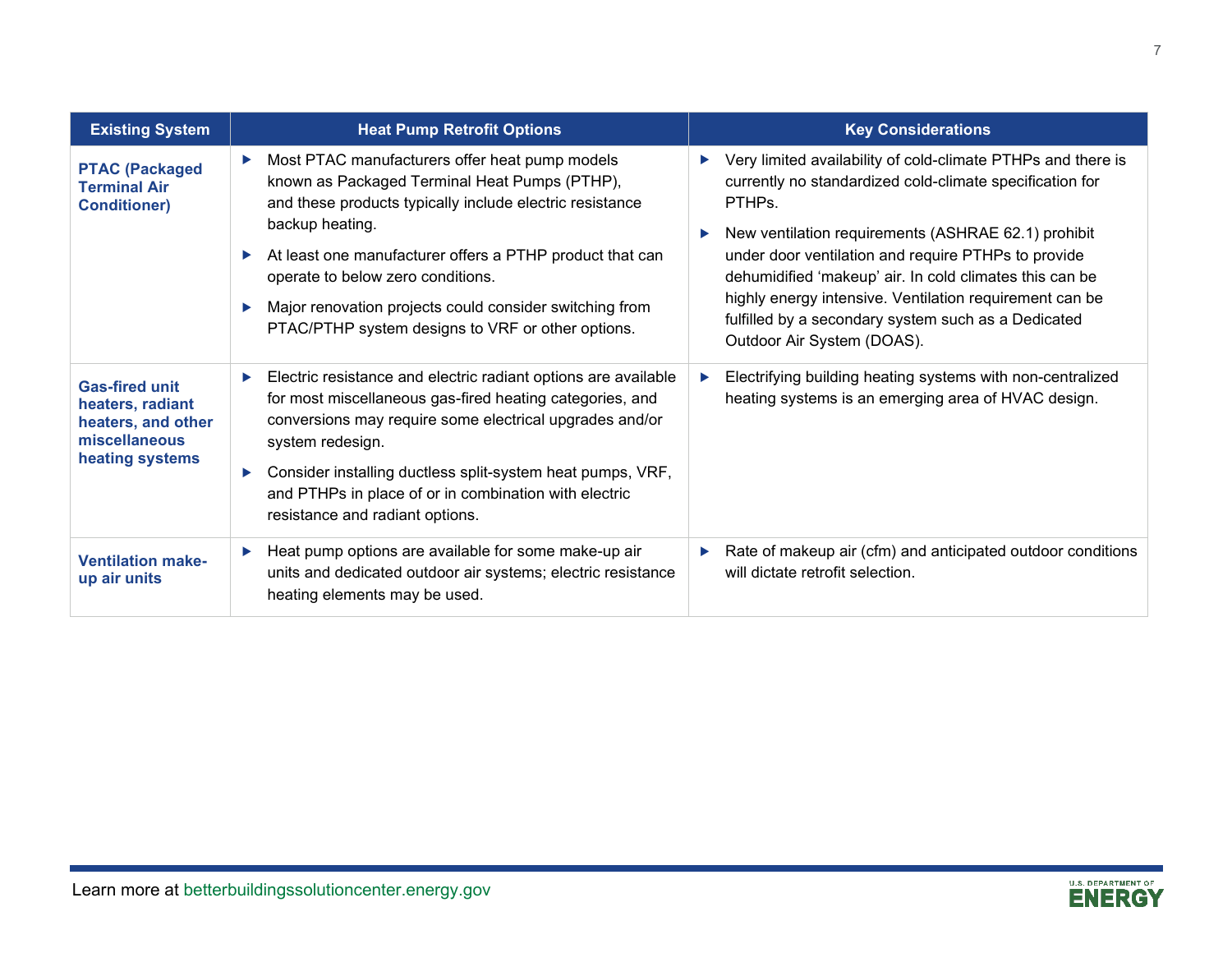|  | <b>Existing System</b>                                                   | <b>Heat Pump Retrofit Options</b>                                                                                                                                                      | <b>Key Considerations</b>                                                                                                                                                                     |  |
|--|--------------------------------------------------------------------------|----------------------------------------------------------------------------------------------------------------------------------------------------------------------------------------|-----------------------------------------------------------------------------------------------------------------------------------------------------------------------------------------------|--|
|  | <b>Gas hot water</b><br>boiler for central                               | Manufacturers have started offering both integrated and<br>▶<br>split-system heat pump water heaters (HPWH) with higher                                                                | Cost of HPWH solutions may be considerably more expensive<br>▶<br>than gas-fired solutions.                                                                                                   |  |
|  | domestic hot water<br>(DHW)                                              | capacity and supply temperatures for high demand<br>commercial applications, although these have high<br>installed costs.                                                              | Availability/sizes of HPWH: limited availability of<br>▶<br>comparative HPWH systems that can meet the capacity and<br>recovery needs.                                                        |  |
|  |                                                                          | Like space heating boilers, some air-to-water or water-to-<br>▶<br>water heat pumps and heat recovery chillers can provide<br>domestic hot water.                                      | Recovery rate of HPWH: Commercial buildings with high hot<br>▶<br>water loads (e.g., food service, lodging, gyms, dormitories,<br>healthcare) typically have large storage water heaters with |  |
|  | ▶<br>▶                                                                   | If necessary, electric resistance booster heaters can<br>supplement the HPWH to achieve higher temperatures.                                                                           | high recovery rates, which favors gas due to faster recovery.<br>Size of heat pump and storage need to be matched to                                                                          |  |
|  |                                                                          | Building-level sewer heat recovery systems can be used for<br>domestic hot water. Campus- or city-level systems can be<br>used for space conditioning.                                 | anticipated loads to ensure sufficient hot water and<br>good recovery.                                                                                                                        |  |
|  | <b>Gas or Electric</b><br>resistance water<br>heater for smaller         | Similar to the above, more manufacturers are offering<br>▶<br>both unitary and split-system HPWHs for the light<br>commercial market.                                                  | Residential and light commercial HPWHs are available<br>▶<br>today from major manufacturers with storage capacities of<br>40-120 gallons.                                                     |  |
|  | <b>DHW</b> applications                                                  | Some applications could use residential-style HPWHs.<br>▶<br>Instantaneous electric water heater for small hot water<br>▶<br>loads (point-of-use) and eliminate recirculation pumping. | Most HPWHs require a 220V electrical line, but it is anticipated<br>▶<br>that 110V models will be available soon.                                                                             |  |
|  | <b>Small Electric</b><br><b>Storage/ Point-of-</b><br><b>Use systems</b> | Small electric storage or instantaneous electric water<br>▶<br>heaters are common for building types and applications<br>with relatively low hot water loads (e.g., office sinks).     | These systems are unlikely to convert to heat pump systems<br>Þ<br>due to technical, economic, or physical feasibility constraints.                                                           |  |
|  |                                                                          |                                                                                                                                                                                        |                                                                                                                                                                                               |  |

#### **Domestic/Service Water Heating System Retrofits**

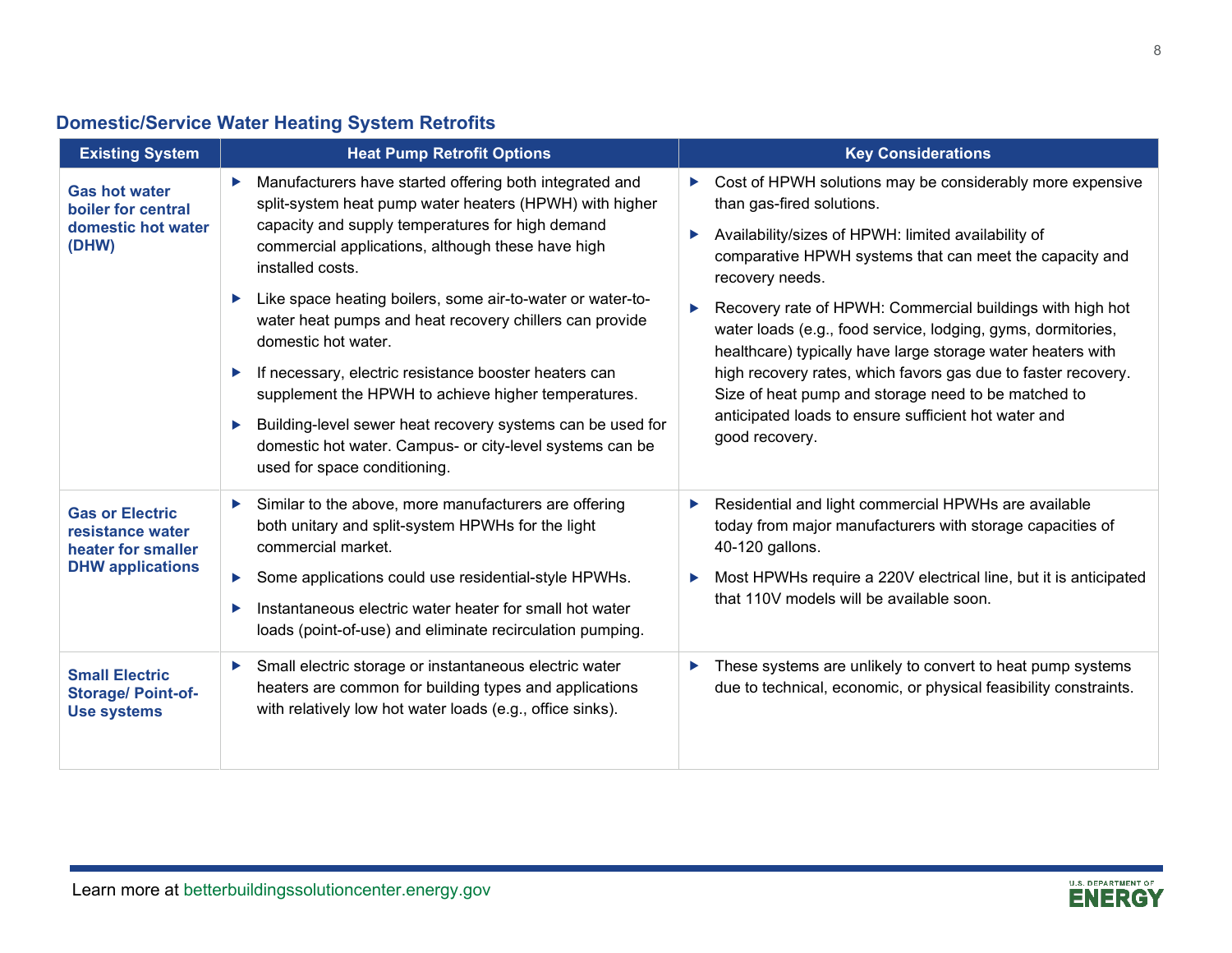## <span id="page-9-0"></span>2. Evaluation Checklist for Electrification Assessment

As described in the previous tables, there are a wide variety of heating electrification options available and challenges to consider when evaluating opportunities for specific facilities. This section outlines some additional topics to evaluate when performing a site electrification assessment.

- **Placement of All-Electric Systems**: Heat pump systems may have a larger footprint than the existing fuel-fired systems and may require larger hot water storage tanks. During the site assessment, the team should evaluate the available floor or roof space that would be available for the heat pump systems and necessary heat exchangers. In addition, many newer rooftop units have larger footprints than older models and may require roof curb redesign or structural supports to accommodate the larger size and weight. Air-based systems need large quantities of outside air to exchange heat, which often requires outdoor placement of units (rooftop or ground mount).
- **Electrical Service, Panels, and Wiring**: Conversion to all-electric systems may require some redesign or upgrade of the facility's electrical panels and wiring, especially for older buildings where electrical upgrades have not been performed recently. On the smaller end, this may include running a dedicated electrical line for a HPWH. On the larger end, this may involve an upgrade of the electrical service line from the utility as well as panel and wiring upgrades within the building. Most commercial buildings should have excess electrical capacity available, especially if they have existing space cooling systems, but an evaluation of the new power requirements and available electrical capacity will confirm whether upgrades are needed. In addition, the new electrical loads may change the electrical rate class or the monthly demand charges for the building and should be evaluated. If it appears that extensive upgrades or utility rate changes would be necessary, the team could consider incorporating on-site renewable generation, battery storage, building envelope and window improvements, lighting retrofits, and other energy efficiency measures to mitigate the increase in electrical demand.
- **Thermal Distribution Systems**: Facilities using high temperature steam or hot water distribution (180°F and above) should evaluate whether there is sufficient radiator and heat exchanger capacity to accommodate the lower supply temperatures of hydronic heat pumps (often 110-140°F). In some cases, the existing distribution system is oversized and would have sufficient capacity for the lower temperatures, especially if the building envelope is upgraded to lower the heating load. In other cases, decommissioning the steam/hydronic system and transitioning to a VRF system may be preferable if there were leakage and other problems with the existing distribution system.
- ▶ GSHP Solutions: GSHPs are an attractive electrification strategy due to their strong performance and efficiency throughout the year, even in extreme cold weather. GSHPs can make sense for both new and existing applications if the heating and cooling loads are balanced through most of the year to make the most benefit of the ground wells. For retrofit, land is required for the well field; a combination well and air-based system can also be considered.

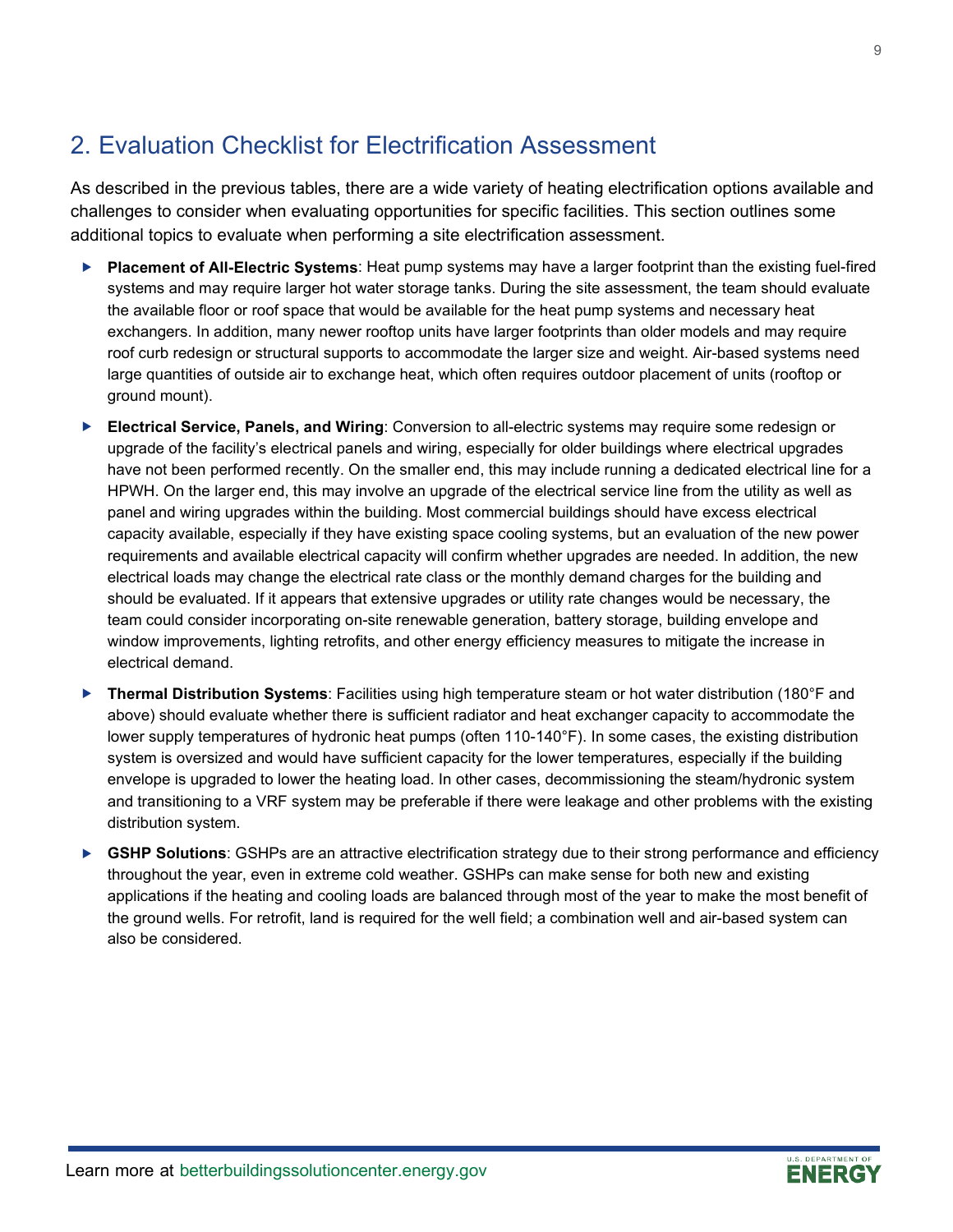- **Central vs. Distributed Solutions:** Many buildings today use large, centralized space and water heating systems, which may pose technical or feasibility challenges for electrification projects. If the project is part of a larger renovation, the team may consider moving towards a decentralized strategy where smaller heat pump and electric resistance systems are placed throughout the building. For example, if a large gas-fired boiler previously provided both space and water heating to the building, the team could consider separate systems for space heating and water heating or placing individual heat pump or point-of-use water heaters throughout the building. Ductless mini-split heat pumps are also effective distributed solutions where only a small area of the building requires thermal conditioning (for example, an office in a warehouse) or if an area is significantly warmer or cooler than other parts of the building.
- **Auxiliary and Back-up Systems:** The heating capacity and efficiency for air-source heat pumps decreases at colder temperatures, which requires careful consideration for peak day capacity needs including during defrost cycles. Ideally, choose heat pumps that will operate at the coldest possible temperatures for the location to satisfy the building's heating loads. For small amounts of backup capacity, thermal storage can be used to cover a few hours when the heat pump is in defrost mode or during extreme cold if feasible at the site. If the electric system is replacing a fossil fuel system, the fossil fuel may be used as a backup for extreme cold days. Electric resistance is common for all-electric heating solutions but has much lower efficiency and higher operating costs than heat pump operation. Electric resistance back-up systems should be designed to operate sparingly (for example, during defrost cycles) and carefully sized to minimize potential electrical capacity upgrades.
- **Review Available Utility and State Incentives**: Many electric utilities and state energy efficiency programs offer financial incentives and rebates to support the installation of high-efficiency electric technologies. In some cases, utilities offer additional incentives for early replacement and fuel-switching projects. For complex projects or technologies that are not listed in the incentive programs, the team should communicate with the energy efficiency program to understand the custom application process. Furthermore, electric technologies can participate in demand response and load flexibility programs, particularly those technologies that utilize hot water storage systems.

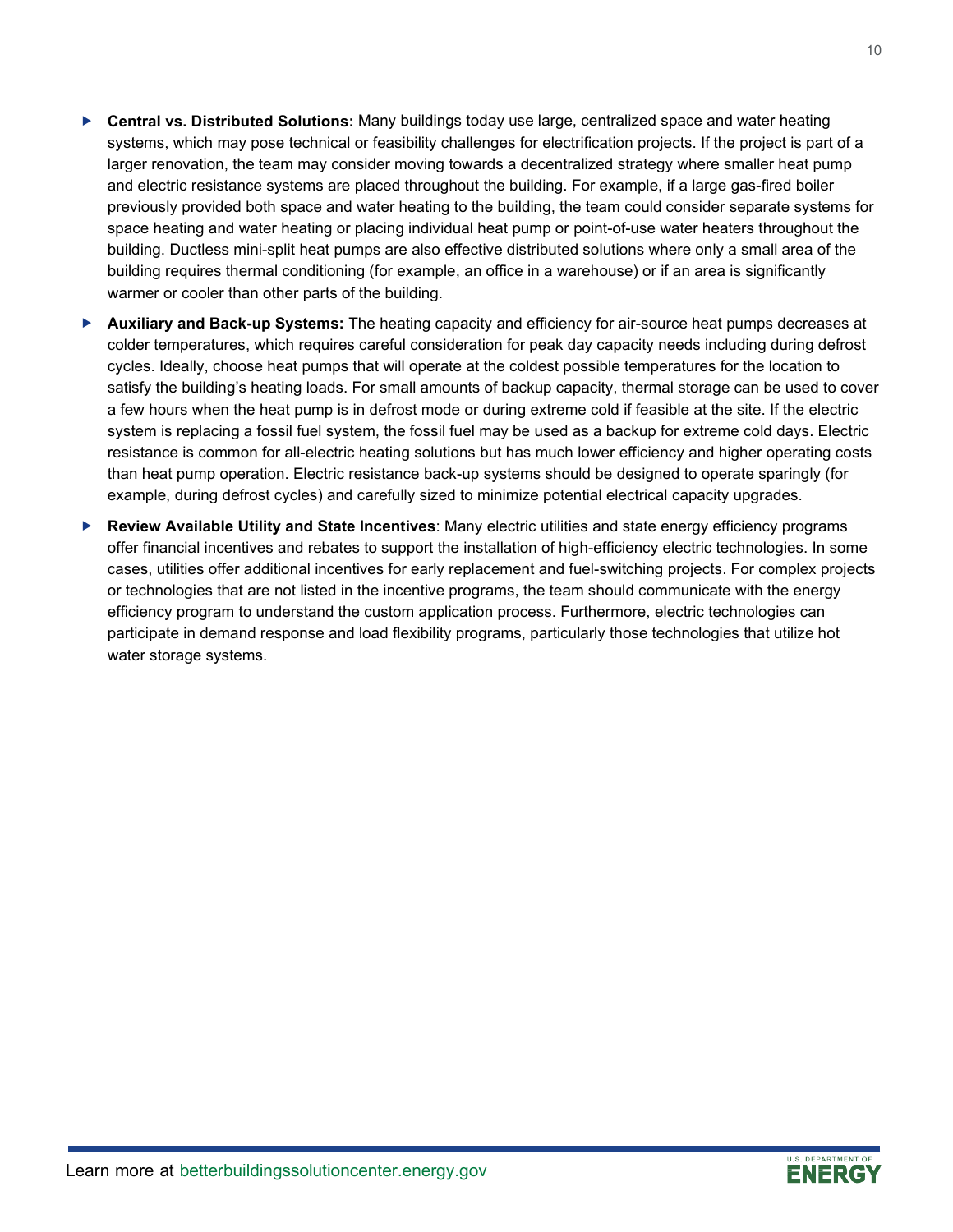## <span id="page-11-0"></span>3. Industry Transition to Low-GWP Refrigerants

Electric heat pump technologies contribute to a facility's GHG emissions through both their energy consumption and their refrigerant usage. Refrigerants are the primary working fluid for most current building air conditioning, heat pump, and refrigeration systems, with most systems using a class of refrigerants known as hydrofluorocarbons (HFCs). HFCs have zero ozone-depletion potential (ODP), but high global warming potential (GWP), which is why global policymakers and HVAC&R industry stakeholders are transitioning to refrigerants with lower GWP values. For many equipment categories, refrigerant leakage occurs slowly over the system lifetime and service technicians must periodically replace it. In addition, refrigerant leakage can occur during system decommissioning if the refrigerant is not recovered properly. These issues are more prevalent in split-systems with field installed piping and less prevalent for factory sealed systems and those returned to a facility that can decommission the equipment. Minimizing field installation of refrigerant lines and refrigerant tends to result in less leakage and fewer long-term maintenance issues.

The table below summarizes low-GWP alternatives under consideration for major space heating and water heating sectors. All major HVAC and water heating equipment categories have promising low-GWP alternatives, although refrigerant approval and product availability may still be under development. Low-GWP options under consideration will typically share similar characteristics to the high-GWP refrigerant targeted for replacement, except for potentially flammability and toxicity properties. Some low-GWP refrigerants offer energy efficiency and performance benefits over HFC technologies (e.g., HPWHs using CO2 [R-744]).

Many low-GWP options are readily available in global markets, but are waiting for U.S. Environmental Protection Agency (EPA) Significant New Alternatives Policy (SNAP) program approval and state building code updates before adoption in new systems in the U.S. Other low-GWP refrigerants are subject to EPA SNAP charge limits due to flammability risks (i.e., labelled as A3 or A2L under ASHRAE Standard 34), which prevents their use in higher capacity applications.

Very few alternative refrigerants are direct drop-in replacements for HVAC&R and other end-use sectors, which can pose challenges to adoption because the only alternative is a full system replacement. Even in instances where an alternate refrigerants' properties are similar, systems may require some redesign and component upgrades to manage flammability risks.

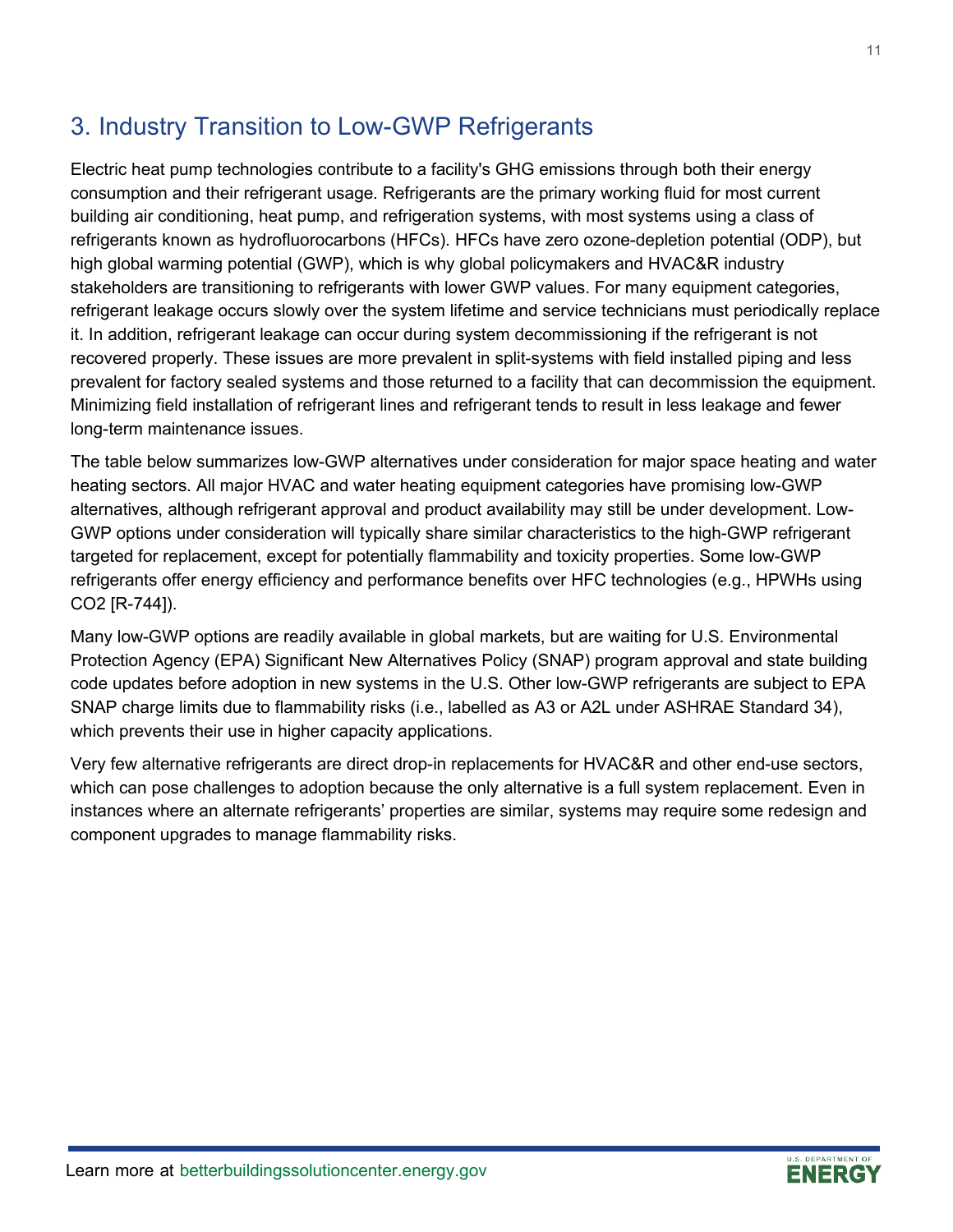| <b>Category</b>                      | <b>Current HFC</b><br>(100-year GWP) | <b>Promising Low-GWP</b><br>Alternative (GWP, Class)*                                                                  | <b>U.S. Approval Status</b>                                                                                                                                                                                                                                                                                              |
|--------------------------------------|--------------------------------------|------------------------------------------------------------------------------------------------------------------------|--------------------------------------------------------------------------------------------------------------------------------------------------------------------------------------------------------------------------------------------------------------------------------------------------------------------------|
| <b>Residential</b><br><b>HVAC</b>    | R-410A (2,088)                       | R-32 (675, A2L)<br>R-466A (733, A1)<br>R-454B (466, A2L)<br>R-290 (3, A3)                                              | Alternative refrigerants are generally not available in the U.S. today for central<br>▶<br>split-system, ductless split-system, geothermal AC/HP, rooftop unit, and VRF<br>systems, but will be available in the next several years.                                                                                     |
| <b>Commercial</b><br><b>HVAC</b>     | R-410A (2,088)<br>R-134a (1,430)     | R-32 (675, A2L),<br>R-466A (733, A1)<br>R-454B (466, A2L)<br>R-450A (604, A2L)                                         | R-32 and R-290 are approved for use in room/window AC/HP and PTAC/PTHP<br>▶<br>systems in the U.S. HVAC manufacturers have announced plans for offering<br>products using A2L refrigerants (e.g., R-454B, R-32) in the coming years.                                                                                     |
|                                      |                                      | R-513A (631, A2L)<br>R-290 (3, A3)                                                                                     | EPA SNAP Rule 23 (May 2021) approved several new A2L alternatives subject<br>to use restrictions.                                                                                                                                                                                                                        |
|                                      | R-600a (3, A3)                       | State and local building code updates would be necessary for flammable A2L<br>▶<br>and A3 refrigerants in most states. |                                                                                                                                                                                                                                                                                                                          |
|                                      |                                      | California and Oregon have passed regulations requiring low-GWP refrigerants<br>▶<br>(<750 GWP) starting in 2025.      |                                                                                                                                                                                                                                                                                                                          |
|                                      |                                      |                                                                                                                        | The industry expects a similar national transition to occur nationally around 2025                                                                                                                                                                                                                                       |
| <b>Chillers (small</b><br>to medium) | R-410A (2,088)                       | R-32 (675, A2L),<br>R-466A (733, A2L)<br>R-454B (466, A1)<br>R-450A (604, A1)<br>R-513A (631, A1)<br>R-717 (0, B2L)    | Alternative refrigerants that are approved for use in the U.S. are R-744 (A1), R-<br>▶<br>717, R-450A (A1), R-513A (A1), and R-1234ze (A2L)<br>HVAC manufacturers offer products today using low-GWP refrigerants and<br>▶<br>several states have already restricted the use of chillers using high-GWP<br>refrigerants. |
|                                      |                                      |                                                                                                                        |                                                                                                                                                                                                                                                                                                                          |
| <b>Chillers (large)</b>              | R-134a (1,430)                       | R-1234yf (4, A2L),<br>R-1234ze (7, A2L)                                                                                |                                                                                                                                                                                                                                                                                                                          |
| <b>Water Heating</b>                 | R-134a (1,430)                       | R-1234yf (4, A2L)<br>R-1234ze (7, A2L)<br>R-744 (1, A1)                                                                | High-efficiency systems using R-744 are commercially available in heat pump<br>Þ<br>water heating applications.                                                                                                                                                                                                          |

#### **Current and Alternative Refrigerants for HVAC and Water Heating Applications**

**\*ASHRAE Standard 34 classifies new refrigerants based on flammability and toxicity. Toxicity Groups: A – Nontoxic, B – Toxic. Flammability Classes: 1 – No flame propagation (i.e., non-flammable), 2L – Lower flammability 2 – Flammable, 3 – Higher flammability**

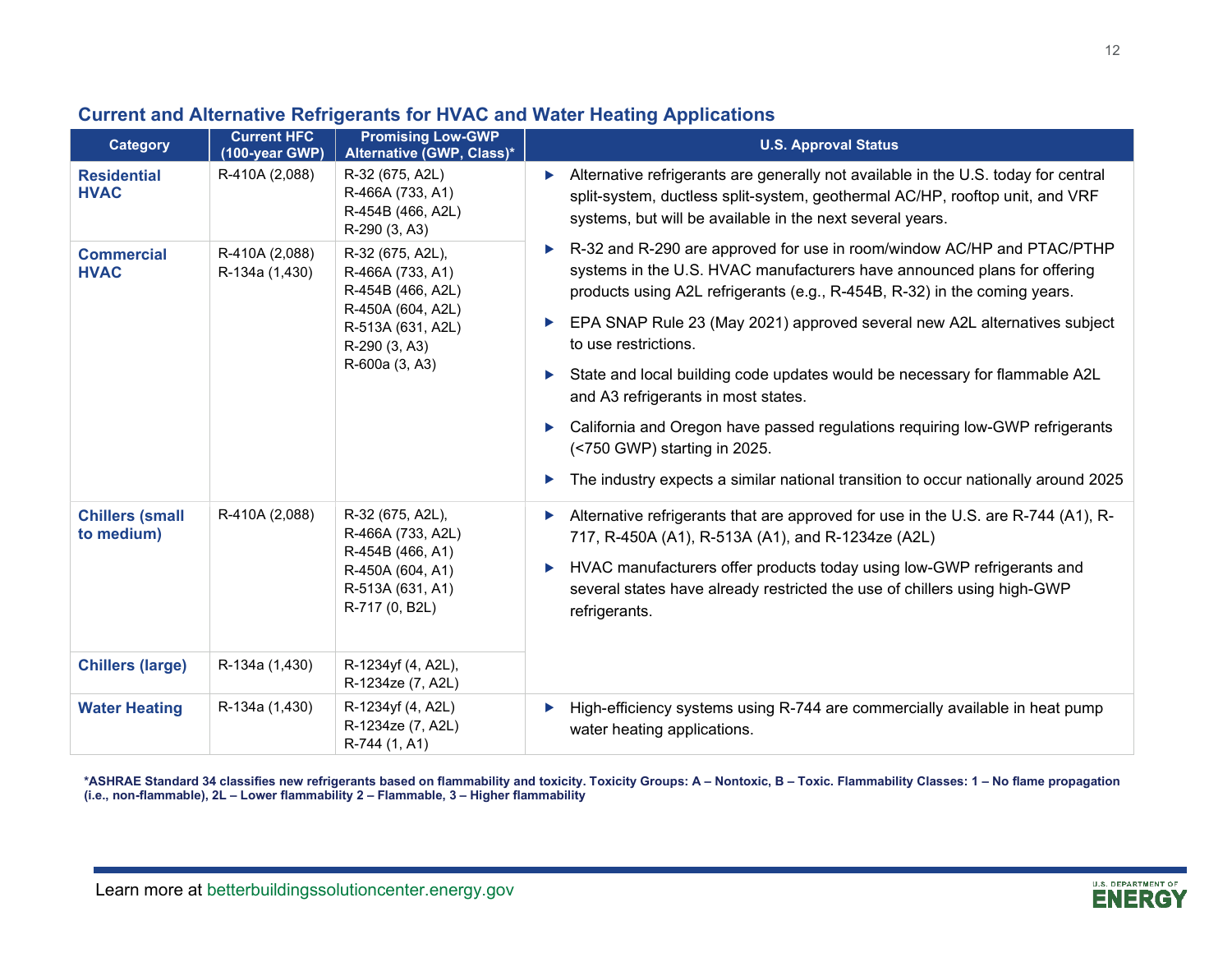## <span id="page-13-0"></span>4. Selected Resources for Facility Owners

The table below provides a list of available research literature and case studies that focus on heating electrification and decarbonization of commercial buildings. Most building decarbonization analyses focus on the single-family residential sector, with fewer studies providing extensive analysis on the decarbonization feasibility for commercial, large multifamily, and industrial facilities. The following resources may be useful to examine specific building subsegments and technologies in greater detail.

| <b>Title</b>                                                                                                                        | <b>Topic Areas</b>                                                                                                                                                                               | <b>Case Studies</b>                                         | <b>Notes</b>                                                                                                                                                                                                                  |
|-------------------------------------------------------------------------------------------------------------------------------------|--------------------------------------------------------------------------------------------------------------------------------------------------------------------------------------------------|-------------------------------------------------------------|-------------------------------------------------------------------------------------------------------------------------------------------------------------------------------------------------------------------------------|
| <b>Thermal</b><br><b>Electrification of</b><br><b>Large Buildings</b><br>in the<br>Commonwealth<br>(A Better City/<br>Cadmus, 2020) | Large multifamily and<br>▶<br>commercial buildings<br>Space heating and water<br>▶<br>heating                                                                                                    | Yes, several<br>real-world<br>case studies                  | The report provides an overview of heating<br>electrification options in Massachusetts,<br>with several case studies for new<br>construction and retrofits, including those<br>with boiler systems.                           |
| Zero Carbon<br><b>Commercial and</b><br><b>Multifamily</b><br>Construction<br>(Redwood<br>Energy, 2019)                             | Two reports, one for large<br>▶<br>commercial and one for<br>multifamily (mostly new<br>construction)<br>Space heating, water<br>▶<br>heating, cooking, and<br>transportation<br>electrification | Yes, several<br>real-world<br>case studies                  | The guide contains examples of large new<br>commercial and multifamily developments<br>that have avoided fossil fuel use in favor of<br>all-electric designs and provides examples<br>for specific all-electric technologies. |
| <b>Heat Pump</b><br><b>Retrofit</b><br><b>Strategies for</b><br><b>Multifamily</b><br><b>Buildings</b><br>(NRDC, 2019)              | Residential multifamily,<br>▶<br>both small and large (may<br>have applicability for some<br>commercial as well)<br>Space heating and water<br>▶<br>heating, both in-unit and<br>central         | Yes, for<br>several<br>prototypical<br>retrofit<br>projects | The report examines heating electrification<br>options for multifamily buildings, with a<br>particular focus on technology options for<br>existing buildings with central steam and<br>hot water systems.                     |

#### **Selected Electrification Resources and Case Studies**



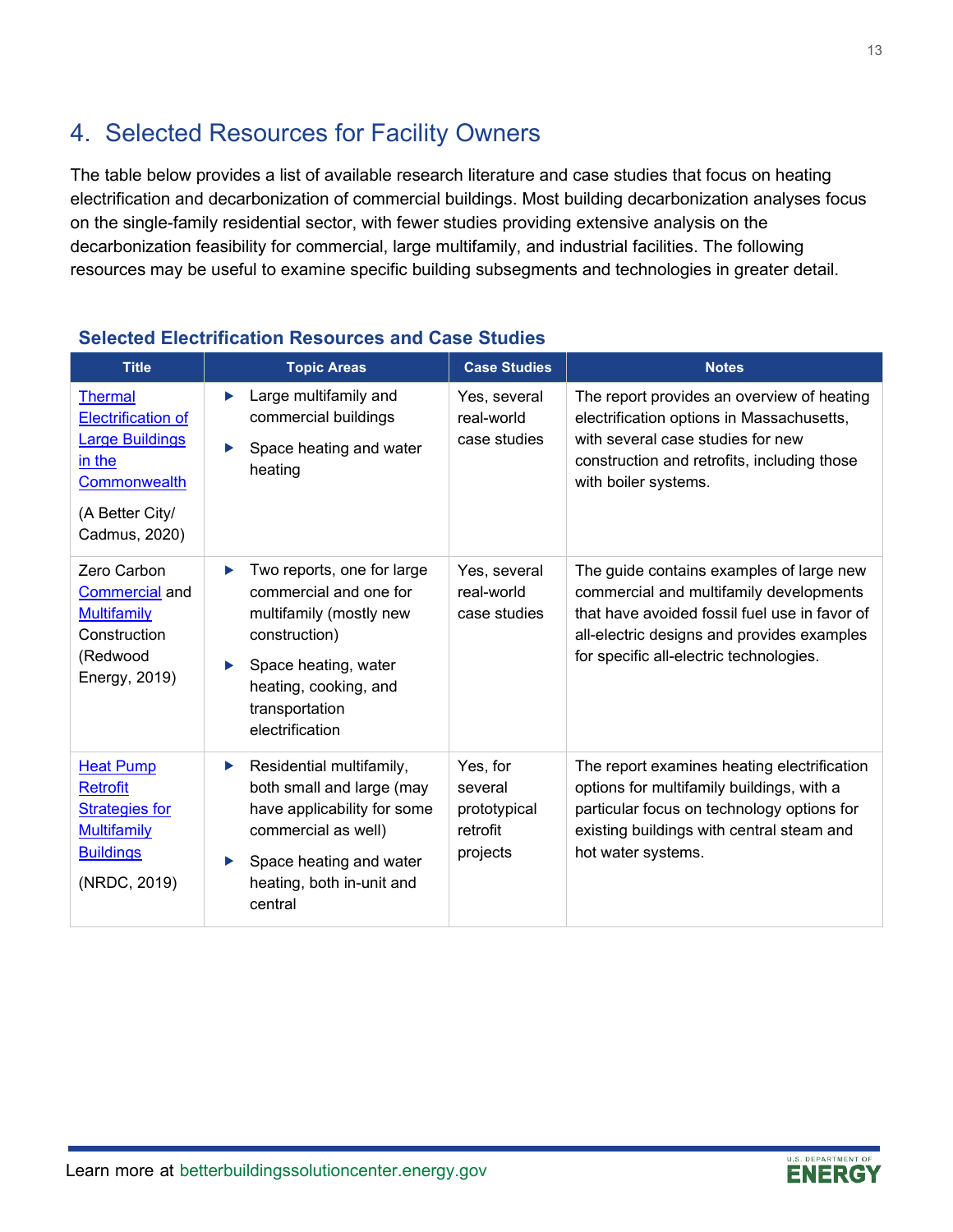| <b>University of</b><br>California<br><b>Strategies for</b><br>Decarbonization:<br>Replacing<br><b>Natural Gas</b><br>(IEE, NCEAS,<br>Univ of<br>California, 2018) | Focus on large commercial<br>▶<br>buildings, particularly those<br>on campus district energy<br>systems<br>Space heating, water<br>▶<br>heating, CHP, and process<br>loads | Yes, some<br>real-world<br>examples and<br>some<br>feasibility<br>analysis | The report examines strategies to<br>decarbonize the University of California<br>campuses, many of which use gas-fired<br>central energy plants for electricity<br>generation, and district heating and<br>cooling. It focuses on complimentary<br>solutions including deep energy efficiency,<br>biogas, electrification, and the synergies<br>with energy storage in the campus setting. |
|--------------------------------------------------------------------------------------------------------------------------------------------------------------------|----------------------------------------------------------------------------------------------------------------------------------------------------------------------------|----------------------------------------------------------------------------|--------------------------------------------------------------------------------------------------------------------------------------------------------------------------------------------------------------------------------------------------------------------------------------------------------------------------------------------------------------------------------------------|
| <b>Advanced</b><br><b>Energy Design</b><br>Guides:<br>Achieving Zero<br><b>Energy Series</b><br>(ASHRAE)                                                           | Guides available for:<br>Small to medium offices<br>(2019)<br>K-12 schools (2018)<br>▶<br>Multifamily (Coming 2021)<br>▶                                                   | Yes                                                                        | The guides offer contractors and designers<br>the tools, including recommendations for<br>practical products and off-the-shelf<br>technology, needed for achieving a zero-<br>energy building. Mechanical<br>recommendations in chapter 5 provide<br>insights on heat pumps.                                                                                                               |
| <b>AHRI Directory</b><br>of Certified<br>Product<br>Performance                                                                                                    | Performance database for<br>Þ.<br>a variety of HVAC and<br>water heating products                                                                                          | No                                                                         | This is the HVAC/WH industry's central<br>resource for certified performance data for<br>new equipment.                                                                                                                                                                                                                                                                                    |
| <b>NEEP</b><br><b>Residential Cold</b><br><b>Climate ASHP</b><br><b>Product List</b>                                                                               | Performance database for<br>▶<br>residential ducted and non-<br>ducted air-source heat<br>pumps meeting NEEP's<br>cold-climate specification                               | No                                                                         | The current NEEP specification focuses on<br>residential cold-climate heat pumps (up to<br>~6 tons). Other equipment categories may<br>be considered in the future.                                                                                                                                                                                                                        |